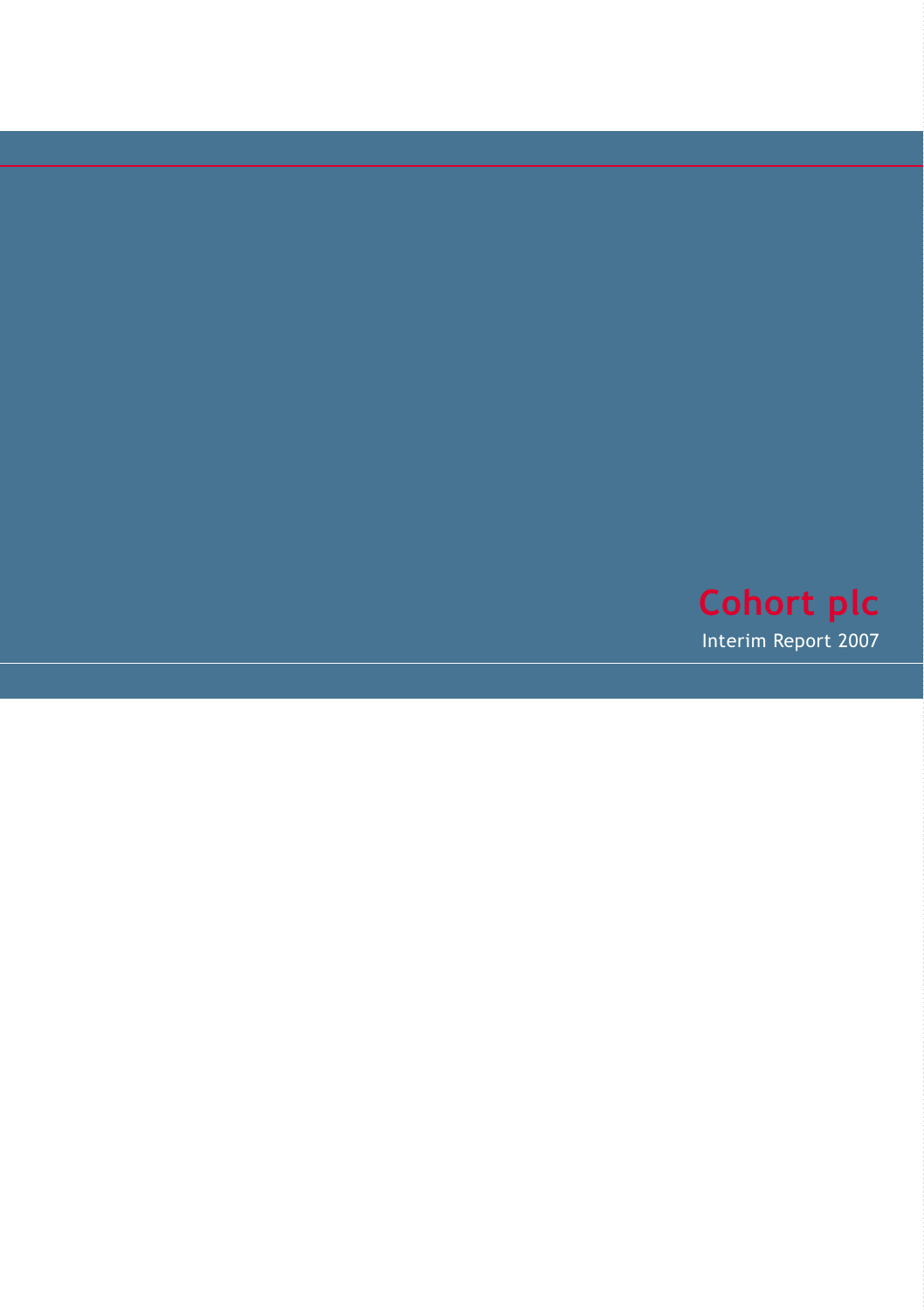**Inside flap** Company profile **Inside front cover** Operational overview Highlights Chairman's statement Consolidated income statement Consolidated balance sheet Consolidated cash flow statement Consolidated statement of changes in equity Notes to the interim report

**Inside back cover** Independent review report to Cohort plc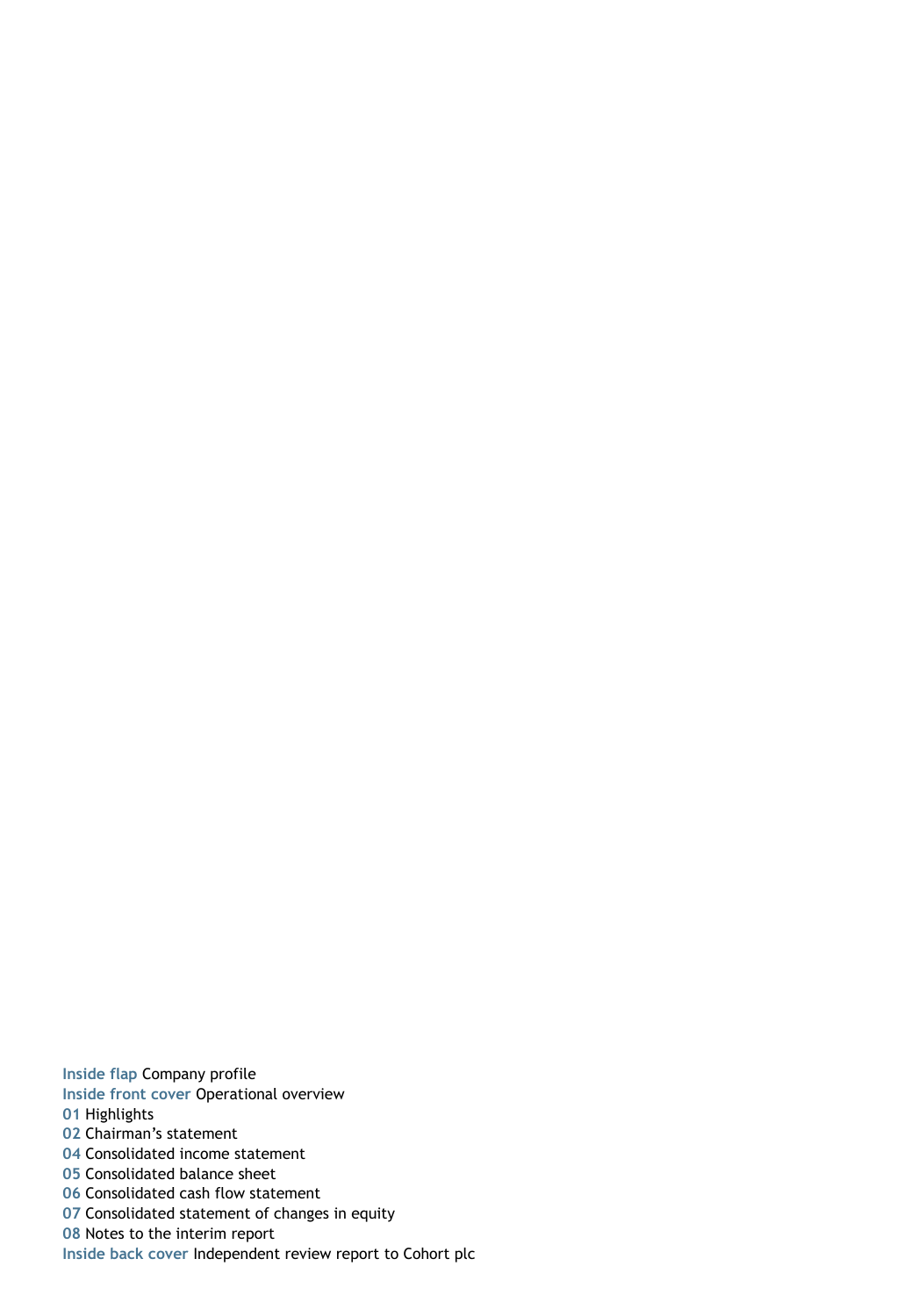## Company profile

Cohort is an AIM listed independent technical advisory group. Formed in 2006, it provides an environment in which complementary companies can cooperate and continue to grow.

Its three well established, wholly owned subsidiaries provide a wide range of advisory and technical services covering the full procurement cycle.

| <b>Our market sectors</b> | <b>Why Cohort?</b>                                          |
|---------------------------|-------------------------------------------------------------|
| Defence                   | Modern systems require a high level                         |
| Security                  | of technical knowledge to specify,<br>procure and support   |
| Information systems       | MOD/Government in-house                                     |
| Telecommunications        | technical resources have reduced<br>following privatisation |
| Aerospace                 | Major corporations have absorbed                            |
| Transport                 | many niche advisory companies                               |
| Offshore                  | Genuinely independent, impartial<br>advice is needed        |

### **Our clients**

Our clients include the MOD, other UK Government Departments, NATO and a range of industry clients including major international corporations.

### **Our growth strategy**

To grow existing operations organically while actively seeking both complementary 'free‑standing' and 'bolt‑on' acquisitions.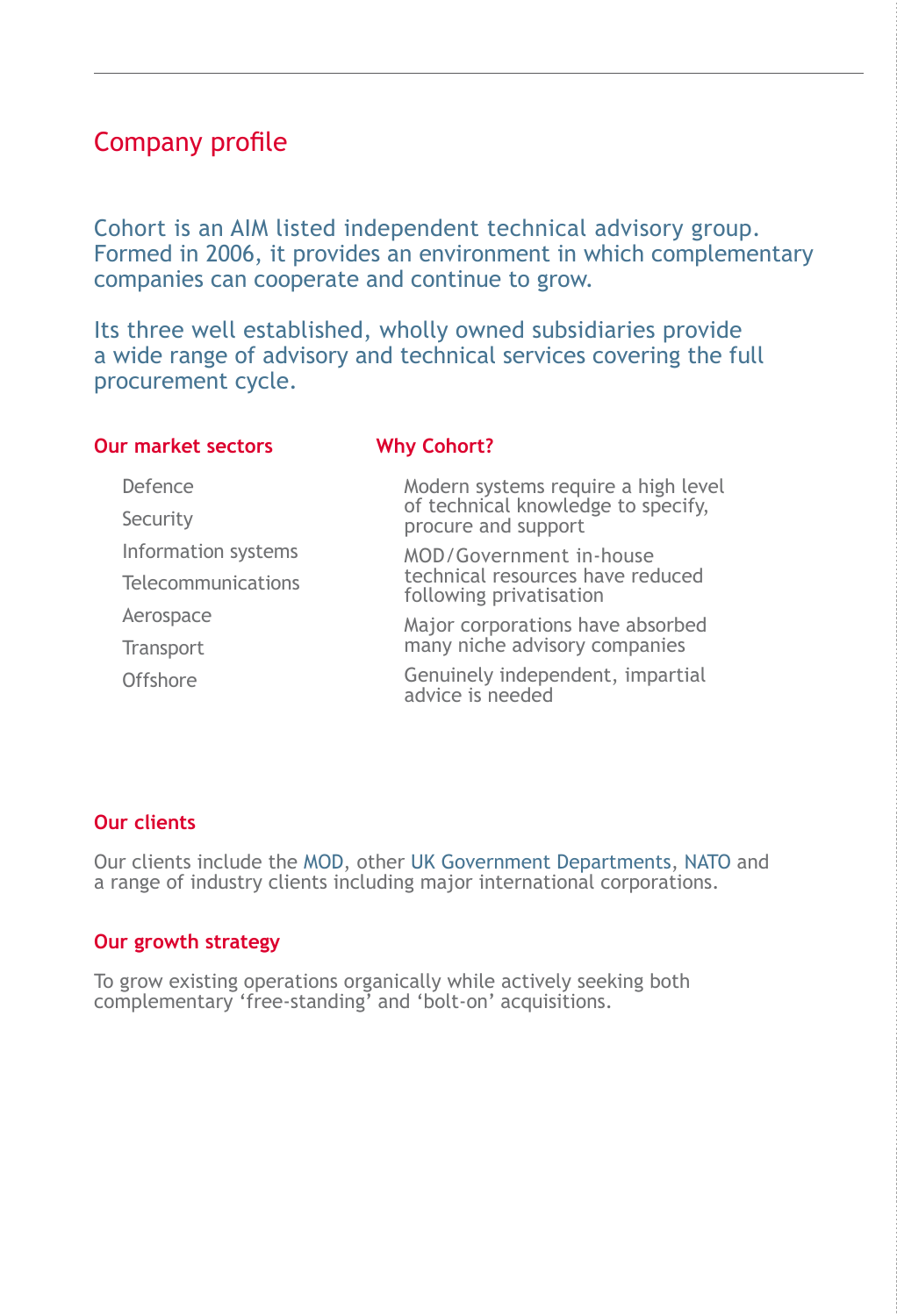## Operational overview

### **MASS**

MASS Consultants Limited (MASS) is an independent systems house with a strong defence and aerospace market focus.

MASS designs, manufactures and supports electronic systems and software, and provides specialist services and training. Its core capabilities are electronic warfare operational support, communications and highly secure IT systems and applications. Its commitment to rigorous quality procedures enables delivery against demanding timescales, including many UORs.

MASS was formed in 1983 and is based in St Neots, near Cambridge, with an office in Lincoln. It currently has c130 permanent employees, plus c10 deployed associates.

### **Primary business areas:**

Electronic Warfare (EW) Operational Support Managed Services Secure Communications Spectrum Monitoring



### SCS

Systems Consultants Services Limited (SCS) is an independent technical advisory business operating primarily in the defence and security sectors.

SCS specialises in providing advisers with sound technical knowledge coupled with experience of its practical application in the particular field. Its activities are very diverse ranging from managing major exercises, providing technical input to major projects, to testing the integrity of overseas national lottery systems.

SCS was formed in 1992 and is based in Henley-on-Thames, Oxfordshire. It currently has c115 permanent employees, plus c190 deployed associates.

### **SFA**

SEA (Group) Limited (SEA) is an independent systems engineering and software company operating in defence, space, transport and offshore markets.

SEA delivers systems engineering, software and electronic engineering services and solutions to Government and industry, including specialist design and manufacture. Its core capability is development of innovative electronic surveillance systems (sensors for vibration, radar, sonar, optical and laser).

SEA was formed in 1988 and is based in Beckington, near Frome, with offices in North Bristol (near MOD). It currently has c210 permanent employees.

### **Primary business areas:**

Systems Development Information &<br>Communication Services Capability Support Interim Professionals



### **Primary business areas:**

Defence Aerospace **Transport Offshore** 

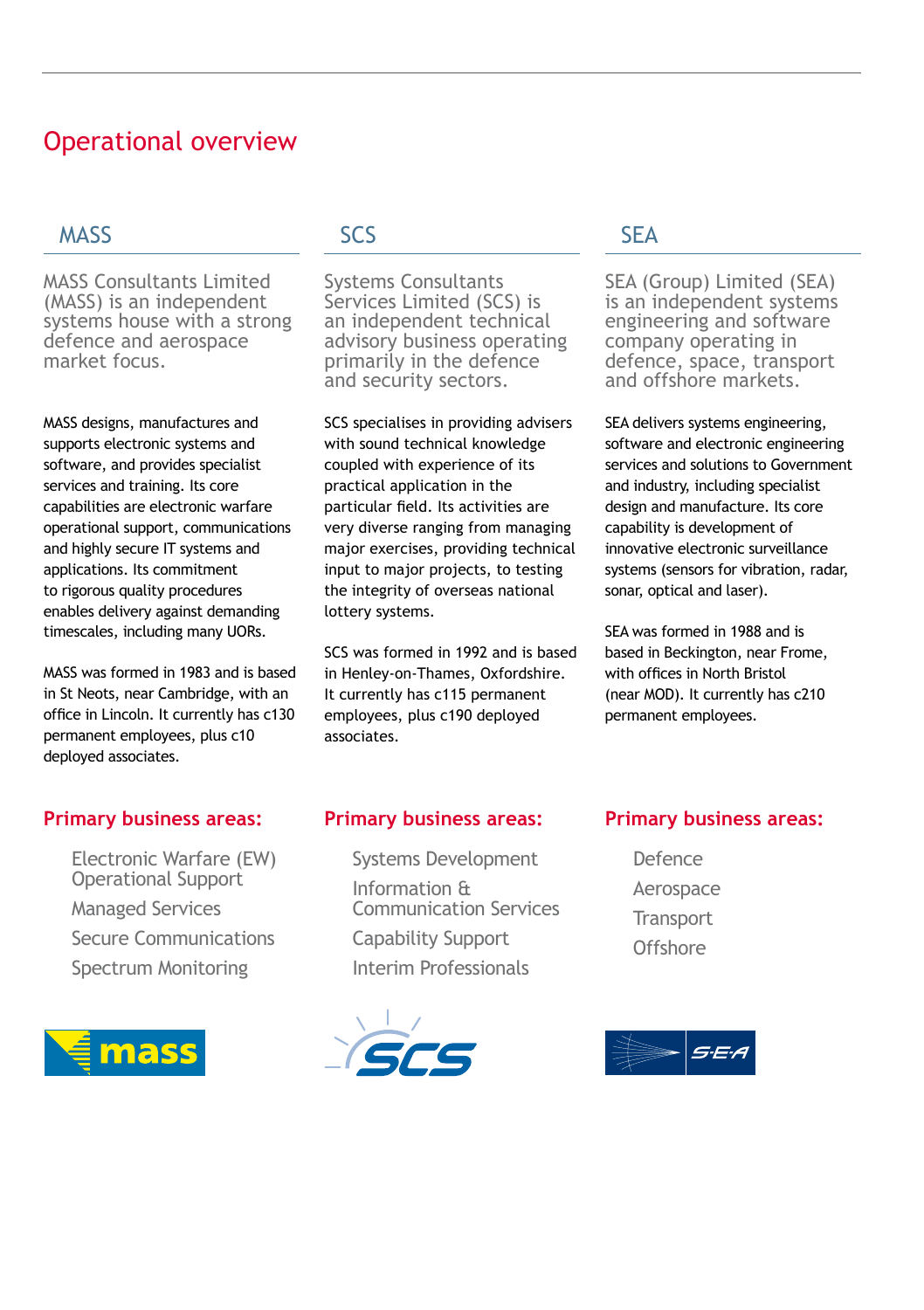## **Highlights**

 Acquisition of SEA on 31 October 2007 Group revenue up 54% to £20.9m Adjusted\* profit before tax up 42% at £1.5m Adjusted\* earnings per share up 38% at 4.12p Group order book at 31 October 2007 £56.1m Interim dividend up 12.5% to 0.45p per share

\* before exceptional items and goodwill amortisation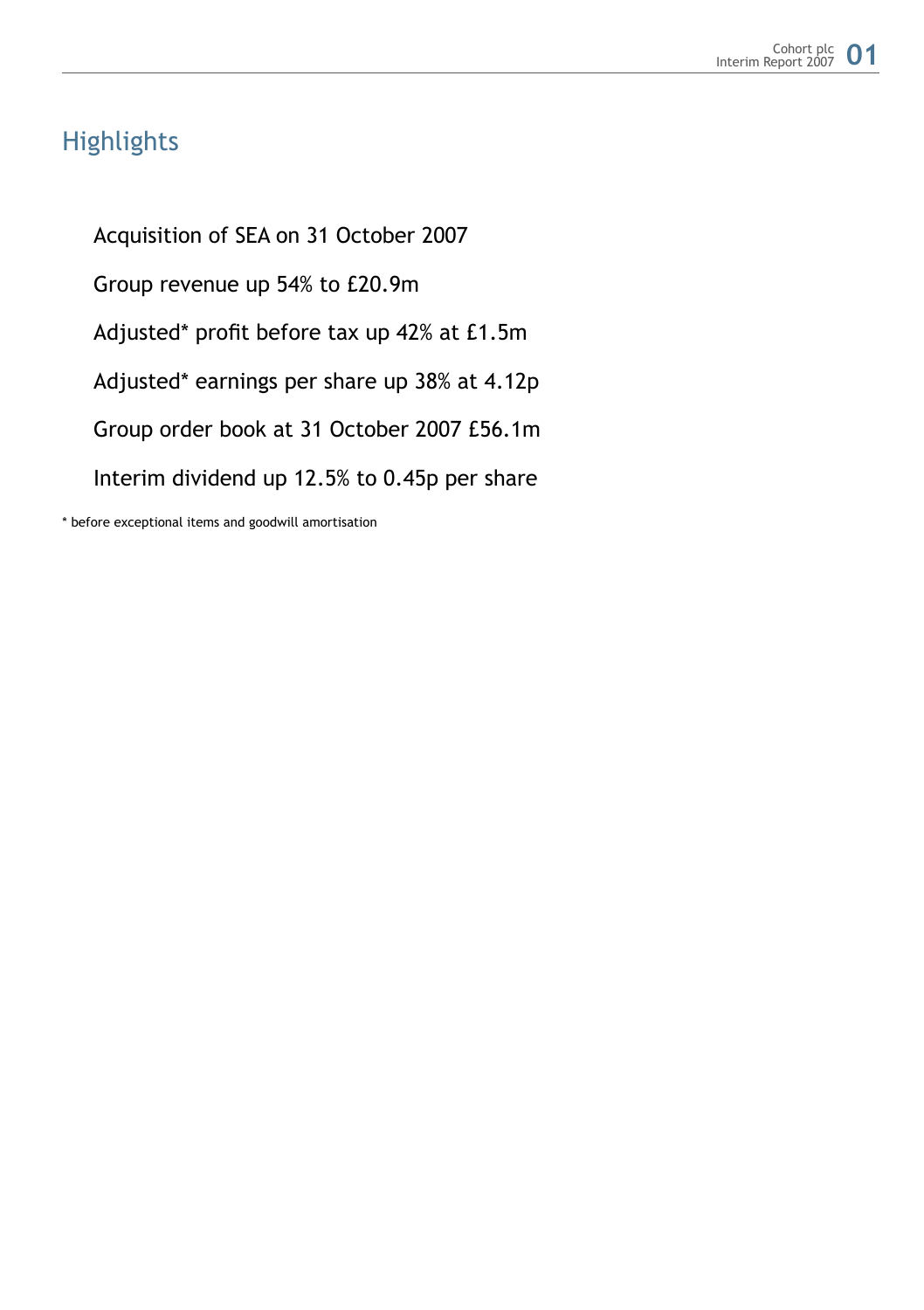## Chairman's statement

#### **Overview**

Cohort has made very good progress in executing the strategy set out at the time of flotation in March 2006. SEA (Group) Limited (SEA) was acquired in late October 2007 following the acquisition of MASS Consultants Limited (MASS) last year and organic revenue growth has been strong.

#### **Financials**

This is Cohort's first reporting period under International Financial Reporting Standards (IFRS). In the six months ended 31 October 2007, Cohort achieved revenue of £20.9m (2006: £13.6m), a 54% increase. The revenue for the first half included £12.7m from Systems Consultants Services Limited (SCS), which represented growth of 29% on 2006, and £8.2m from MASS, an annualised increase of 9% on the £3.8m for the three months ended 31 October 2006.

Adjusted operating profit before accounting for the share of joint ventures, exceptional items and amortisation of acquired intangibles was £1.4m (2006: £1.0m).

The operating profit included a contribution from MASS of £0.9m, compared with £0.5m for the three months ended 31 October 2006.

SCS's operating profit for the first half was £0.9m (2006: £0.9m) on turnover of £12.7m (2006: £9.8m).

The Group incurred a small loss in its joint venture undertaking, reflecting the developmental nature of this business. As highlighted previously, this joint venture investment is not core to the Group and progress has been made in its restructuring.

The adjusted earnings per share (before exceptional items and amortisation of acquired intangibles) for the six months ended 31 October 2007 are 4.12p per ordinary share (2006: 2.99p).



Net cash flow from operating activities was £0.3m (2006: £1.0m). The period ended with the Group holding £0.3m of net funds, having paid out £12.1m in cash for the acquisition of SEA, £6.0m of which was funded from the net proceeds of an equity fundraising, £3.0m from debt and the balance of £3.1m from Cohort's own cash resources.

#### **Acquisition of sea**

SEA was acquired on 31 October 2007. The Group will recognise revenue and operating profit of SEA from 1 November 2007. The initial consideration of £20.7m included £8.8m of Cohort plc shares taken up by the vendors, a strong endorsement of the vendors' commitment to the Cohort concept.

Up to £4.7m of deferred consideration is payable in cash to the vendors of SEA; this is dependent upon SEA achieving an agreed level of earnings for the 13 months ended 30 April 2008. This deferred consideration is linearly scalable, from zero deferred consideration payable if SEA profit before interest and tax is £2.0m up to £4.7m of deferred consideration payable if SEA profit before interest and tax is at or above £2.5m for the 13 months ended 30 April 2008.

#### **MASS**

MASS, acquired in August 2006, has continued to perform well. Good progress on the main MOD secure communications project contributed to a performance in the Systems Development division that exceeded expectations. The Managed Services division started work on contracts with several new customers. A new export contract valued at approximately £7m was won; together with other orders, this brought MASS's order book to over £34m at the end of the period.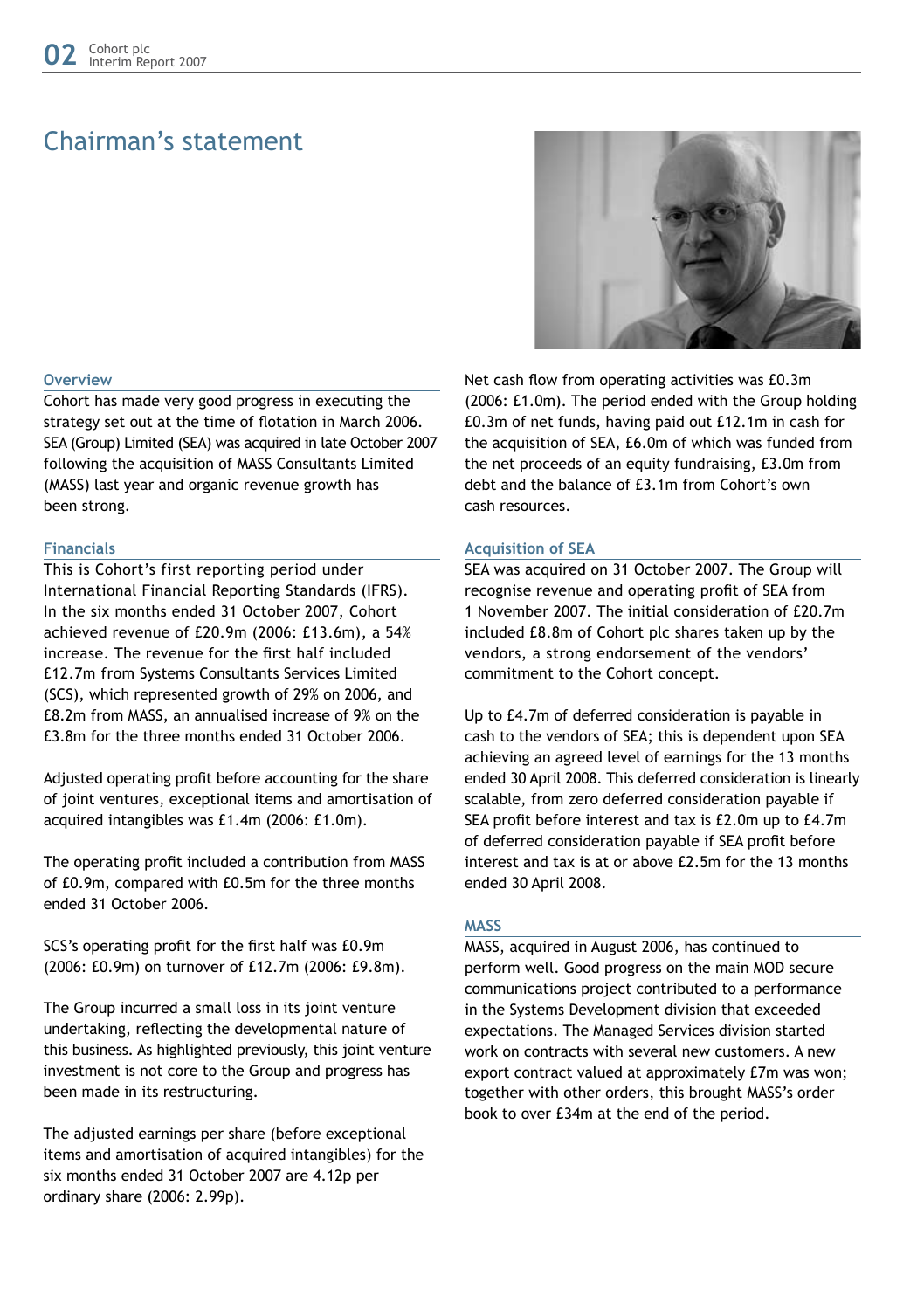$\epsilon$ 

With the recent acquisition of SEA and continued strong revenue growth from both SCS and MASS, Cohort continues to deliver the strategy set out at the time of flotation in March 2006. The Board is positive about the outlook.

#### **SCS**

Overall, revenue growth has been strong in SCS, particularly in the areas of the business which feed into and support MOD operations. Demand in areas dependent on MOD capital budgets has been weaker. New contracts won include work through the Haldane Spearman consortium, support to BAE Systems, our NATO enabling contract and elements of the Future Rapid Effects System (FRES). However, a number of programmes have slipped including the Land Equipment Air Picture Programme (LEAPP) and Joint Effects Tactical Targeting Systems (JETTS) and this has impeded revenue and utilisation. In addition, there have been some investments in management and business infrastructure, including a new business information system. The overall impact is that while revenue expanded strongly net profit was held back. We expect a stronger performance in the second half. **99** 

#### **Board and personnel**

Following the acquisition of SEA, Ian Dale-Staples, Chief Executive of SEA, joined the Cohort Board. As well as overseeing SEA, Ian will contribute to the Group acquisition effort.

We welcome warmly the 200 or so SEA staff who have joined the Cohort Group, many as shareholders as well as employees. Group staff now number around 450 and it is their skills and energy that will provide the forward impulse for the business.

#### **Dividends**

In accordance with the Group's progressive dividend policy, it plans to pay an interim dividend of 0.45p (2006: 0.40p) per ordinary share on 7 March 2008 to shareholders on the register at 8 February 2008.

#### **Outlook**

The Group's order book at 31 October 2007 stood at £56.1m including £13.7m acquired with SEA. £22.8m of this order book is deliverable in the second half. We expect the profits of MASS and SCS to be weighted towards the second half, as in previous years, and with the addition of SEA, this effect will be amplified.

The Cohort business model of providing technical advice and services to defence markets, independent of major producer interests, is strong and we intend to exploit it by capitalising on the organic growth opportunities available to SCS, MASS and SEA and by continuing to make complementary acquisitions as and when opportunities arise. The Board is positive about the overall outlook.

**Nick Prest CBE** Chairman 12 December 2007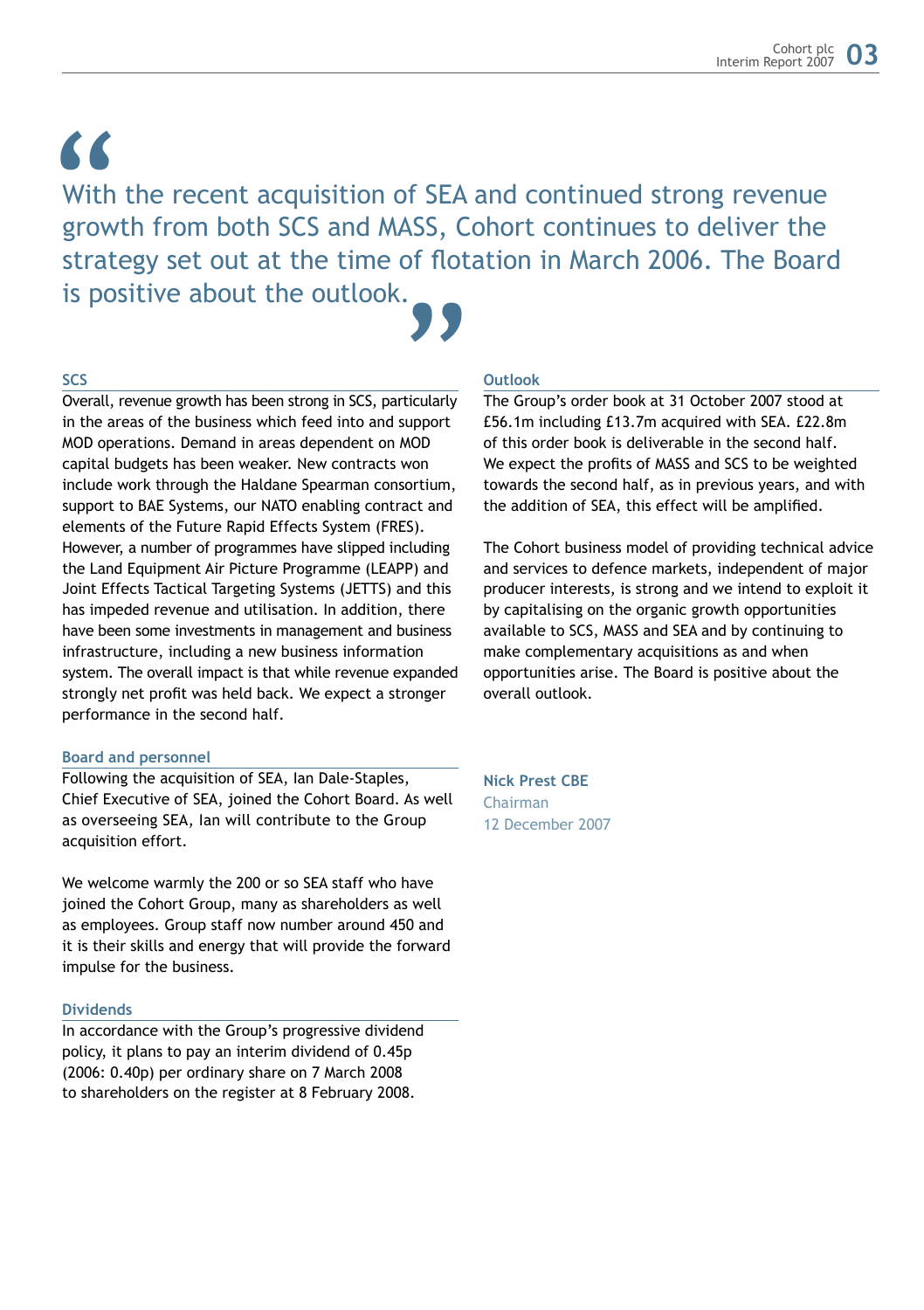# Consolidated income statement

For the six months ended 31 October 2007

|                                                            |                  | Restated         | Restated      |
|------------------------------------------------------------|------------------|------------------|---------------|
|                                                            | Six months ended | six months ended | year ended    |
|                                                            | 31 October 2007  | 31 October 2006  | 30 April 2007 |
|                                                            | <b>Unaudited</b> | Unaudited        | Unaudited     |
| <b>Notes</b>                                               | £'000            | £'000            | £'000         |
| 2<br>Revenue                                               | 20,902           | 13,596           | 34,419        |
| Cost of sales                                              | (15, 427)        | (10, 151)        | (26, 027)     |
| <b>Gross profit</b>                                        | 5,475            | 3,445            | 8,392         |
| Administrative expenses                                    | (4,029)          | (2,396)          | (5, 481)      |
| 2<br>Adjusted operating profit*                            | 1,446            | 1,049            | 2,911         |
| Amortisation of goodwill and other intangible assets<br>7a | (168)            | (84)             | (252)         |
| 3<br><b>Exceptional items</b>                              |                  | 3                | 114           |
| Share of results of joint ventures                         | (101)            | (116)            | (242)         |
| $\mathbf{2}$<br><b>Operating profit</b>                    | 1,177            | 852              | 2,531         |
| Finance revenue                                            | 143              | 119              | 214           |
| Finance costs                                              | (14)             | (10)             | (22)          |
| <b>Profit before tax</b>                                   | 1,306            | 961              | 2,723         |
| 4<br>Tax expense                                           | (260)            | (333)            | (454)         |
| Profit for the period                                      | 1,046            | 628              | 2,269         |

All profit for the period is attributable to equity shareholders and derived from continuing operations.

\* Adjusted operating profit is the operating profit before exceptional items, amortisation of acquired intangibles and share of results of joint ventures.

|                                                          |              |                  | Restated         | Restated      |
|----------------------------------------------------------|--------------|------------------|------------------|---------------|
|                                                          |              | Six months ended | six months ended | year ended    |
|                                                          |              | 31 October 2007  | 31 October 2006  | 30 April 2007 |
|                                                          |              | <b>Unaudited</b> | Unaudited        | Unaudited     |
|                                                          | <b>Notes</b> | Pence            | Pence            | Pence         |
| <b>Earnings per share</b>                                | 5            |                  |                  |               |
| <b>Basic</b>                                             |              | 3.55             | 2.65             | 8.21          |
| Diluted                                                  |              | 3.52             | 2.63             | 8.16          |
| Adjusted earnings per share                              | 5            |                  |                  |               |
| <b>Basic</b>                                             |              | 4.12             | 2.99             | 8.71          |
| Diluted                                                  |              | 4.09             | 2.97             | 8.65          |
| Dividends per share proposed<br>in respect of the period | 6            |                  |                  |               |
| Interim                                                  |              | 0.45             | 0.40             | 0.40          |
| Final                                                    |              |                  |                  | 0.90          |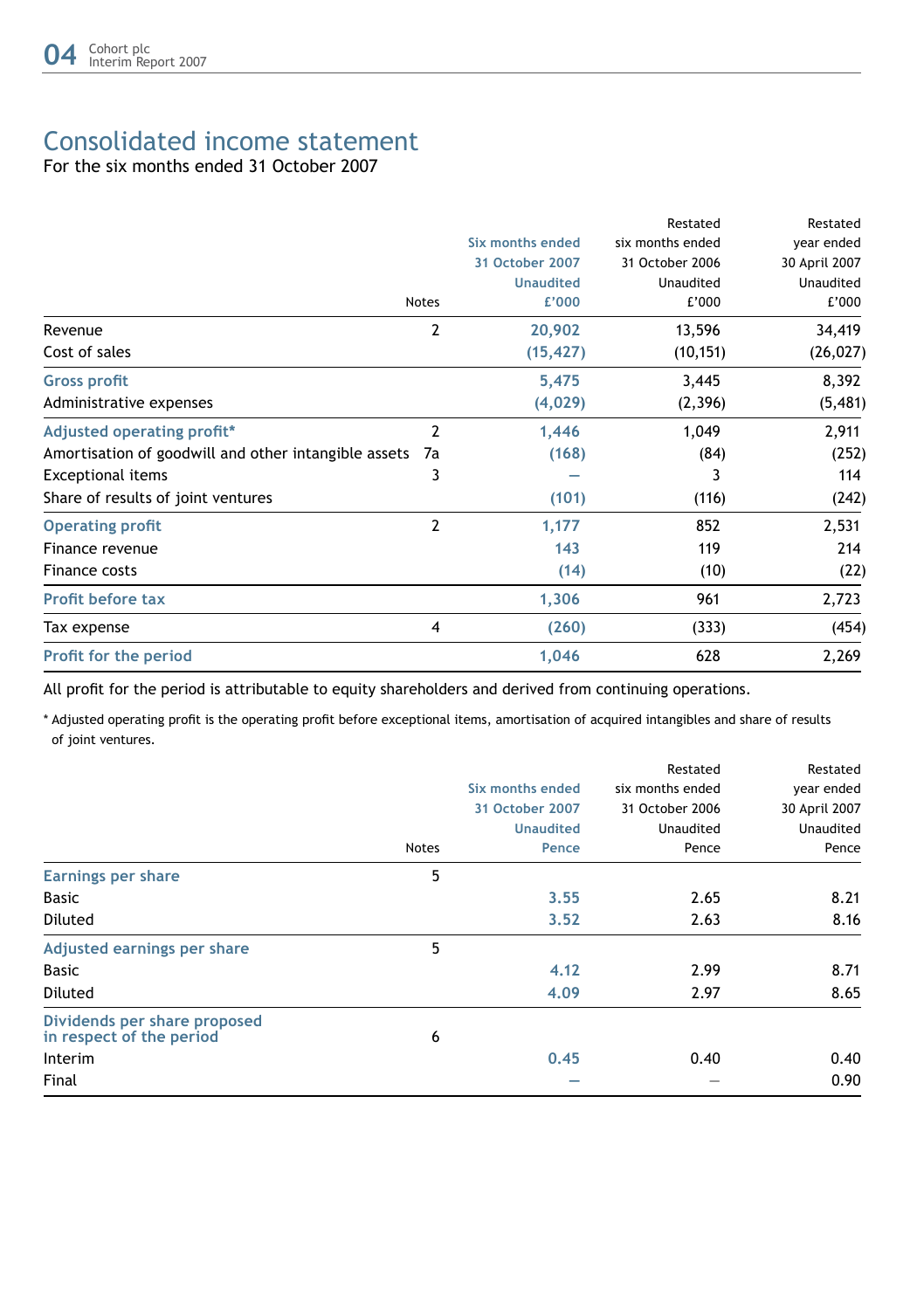# Consolidated balance sheet

As at 31 October 2007

|                                |       |                  | Restated at     | Restated at     |               |
|--------------------------------|-------|------------------|-----------------|-----------------|---------------|
|                                |       |                  | 31 October 2007 | 31 October 2006 | 30 April 2007 |
|                                |       | <b>Unaudited</b> | Unaudited       | Unaudited       |               |
|                                | Notes | £'000            | £'000           | £'000           |               |
| <b>Assets</b>                  |       |                  |                 |                 |               |
| <b>Non-current assets</b>      |       |                  |                 |                 |               |
| Goodwill                       | 7a    | 30,158           | 12,162          | 12,162          |               |
| Other intangible assets        | 7a    | 2,300            | 1,476           | 1,308           |               |
| Property, plant and equipment  |       | 4,904            | 371             | 282             |               |
| Interest in joint ventures     |       | (334)            | (210)           | (233)           |               |
| Finance lease receivables      |       |                  | 82              |                 |               |
| Deferred tax asset             |       | 71               | 43              | 71              |               |
|                                |       | 37,099           | 13,924          | 13,590          |               |
| <b>Current assets</b>          |       |                  |                 |                 |               |
| Inventories                    |       | 4,629            | 82              | 409             |               |
| Trade and other receivables    |       | 11,569           | 7,382           | 7,964           |               |
| Finance lease receivables      |       |                  | 115             |                 |               |
| Cash and cash equivalents      |       | 4,603            | 3,426           | 5,015           |               |
|                                |       | 20,801           | 11,005          | 13,388          |               |
| <b>Total assets</b>            |       | 57,900           | 24,929          | 26,978          |               |
| <b>Liabilities</b>             |       |                  |                 |                 |               |
| <b>Current liabilities</b>     |       |                  |                 |                 |               |
| Trade and other payables       |       | (10, 162)        | (4, 413)        | (5,713)         |               |
| Current tax liabilities        |       | (552)            | (743)           | (126)           |               |
| Other loans                    |       | (51)             |                 |                 |               |
| Bank loans and overdrafts      |       | (358)            |                 |                 |               |
| Provisions                     |       | (4,956)          | (280)           | (60)            |               |
|                                |       | (16, 079)        | (5, 436)        | (5,899)         |               |
| <b>Non-current liabilities</b> |       |                  |                 |                 |               |
| Other loans                    |       | (53)             |                 |                 |               |
| <b>Bank loans</b>              |       | (3,864)          |                 |                 |               |
| Deferred tax liability         |       | (32)             |                 |                 |               |
| Long-term provisions           |       | (500)            | (500)           | (500)           |               |
|                                |       | (4, 449)         | (500)           | (500)           |               |
| <b>Total liabilities</b>       |       | (20, 528)        | (5,936)         | (6, 399)        |               |
| <b>Net assets</b>              |       | 37,372           | 18,993          | 20,579          |               |
| <b>Equity</b>                  |       |                  |                 |                 |               |
| Share capital                  |       | 4,035            | 2,946           | 2,947           |               |
| Share premium account          |       | 29,019           | 14,134          | 14,155          |               |
| Share option reserve           |       | 131              | 30              | 71              |               |
| Retained earnings              |       | 4,187            | 1,883           | 3,406           |               |
| <b>Total equity</b>            |       | 37,372           | 18,993          | 20,579          |               |

All equity is attributable to equity shareholders of Cohort plc.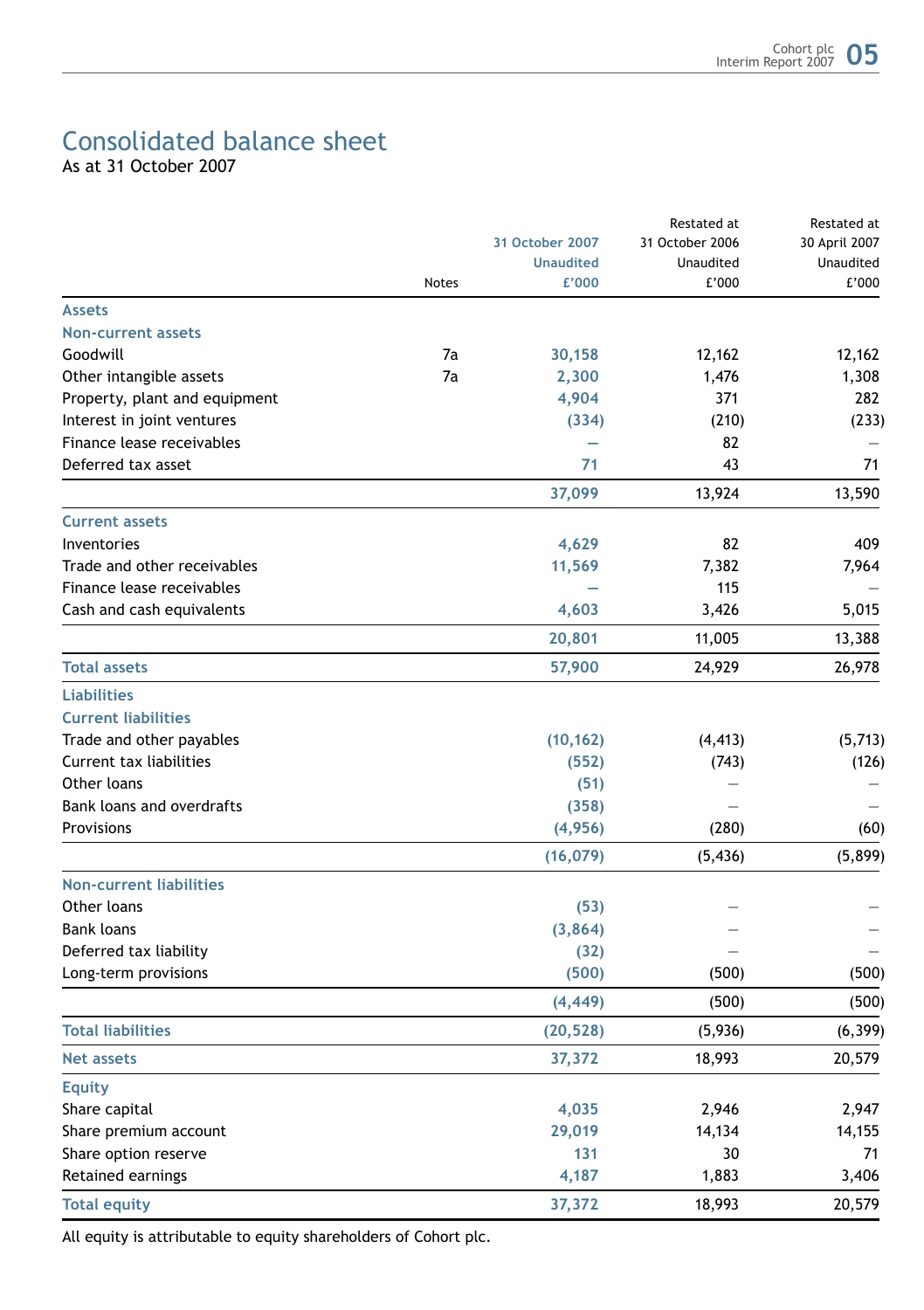# Consolidated cash flow statement

For the six months ended 31 October 2007

|                                                          |              |                         | Restated         | Restated         |
|----------------------------------------------------------|--------------|-------------------------|------------------|------------------|
|                                                          |              | <b>Six months ended</b> | six months ended | year ended       |
|                                                          |              | 31 October 2007         | 31 October 2006  | 30 April 2007    |
|                                                          |              | <b>Unaudited</b>        | Unaudited        | <b>Unaudited</b> |
|                                                          | <b>Notes</b> | £'000                   | £'000            | £'000            |
| Net cash from operating activities                       | 8            | 318                     | 970              | 2,155            |
| <b>Investing activities</b>                              |              |                         |                  |                  |
| Interest received                                        |              | 143                     | 136              | 225              |
| Proceeds on disposal of property,<br>plant and equipment |              |                         | 3                |                  |
| Purchases of property, plant and equipment               |              | (161)                   | (65)             | (87)             |
| Acquisition of subsidiaries, net of cash acquired        | 7d           | (10, 945)               | (11, 670)        | (11, 935)        |
| Investment in a joint venture                            |              |                         |                  | (220)            |
| Net cash used in investing activities                    |              | (10, 963)               | (11, 596)        | (12, 017)        |
| <b>Financing activities</b>                              |              |                         |                  |                  |
| Dividends paid                                           |              | (265)                   | (118)            | (236)            |
| Interest paid                                            |              | (2)                     | (4)              | (8)              |
| Repayment of borrowings                                  |              |                         |                  |                  |
| Proceeds from finance leases                             |              |                         | 54               | 251              |
| Proceeds on issue of shares                              | 7d           | 7,500                   | 8,529            | 9,279            |
| New bank loans raised                                    | 7d           | 3,000                   |                  |                  |
| Net cash from financing activities                       |              | 10,233                  | 8,461            | 9,286            |
| Net decrease in cash and cash equivalents                |              | (412)                   | (2, 165)         | (576)            |
|                                                          |              | At                      |                  | At               |
|                                                          |              | 1 May 2007              | Cash flow        | 31 October 2007  |
| Funds reconciliation                                     |              | £'000                   | £'000            | £'000            |
| Cash and bank                                            |              | 15                      | 50               | 65               |
| Short-term deposits                                      |              | 5,000                   | (462)            | 4,538            |
| Cash and cash equivalents                                |              | 5,015                   | (412)            | 4,603            |
| Overdraft                                                |              |                         | (244)            | (244)            |
| Other loans                                              |              |                         | (104)            | (104)            |
| Bank loan                                                |              |                         | (3,978)          | (3,978)          |
| Debt                                                     |              |                         | (4, 326)         | (4, 326)         |
| Net funds                                                |              | 5,015                   | (4,738)          | 277              |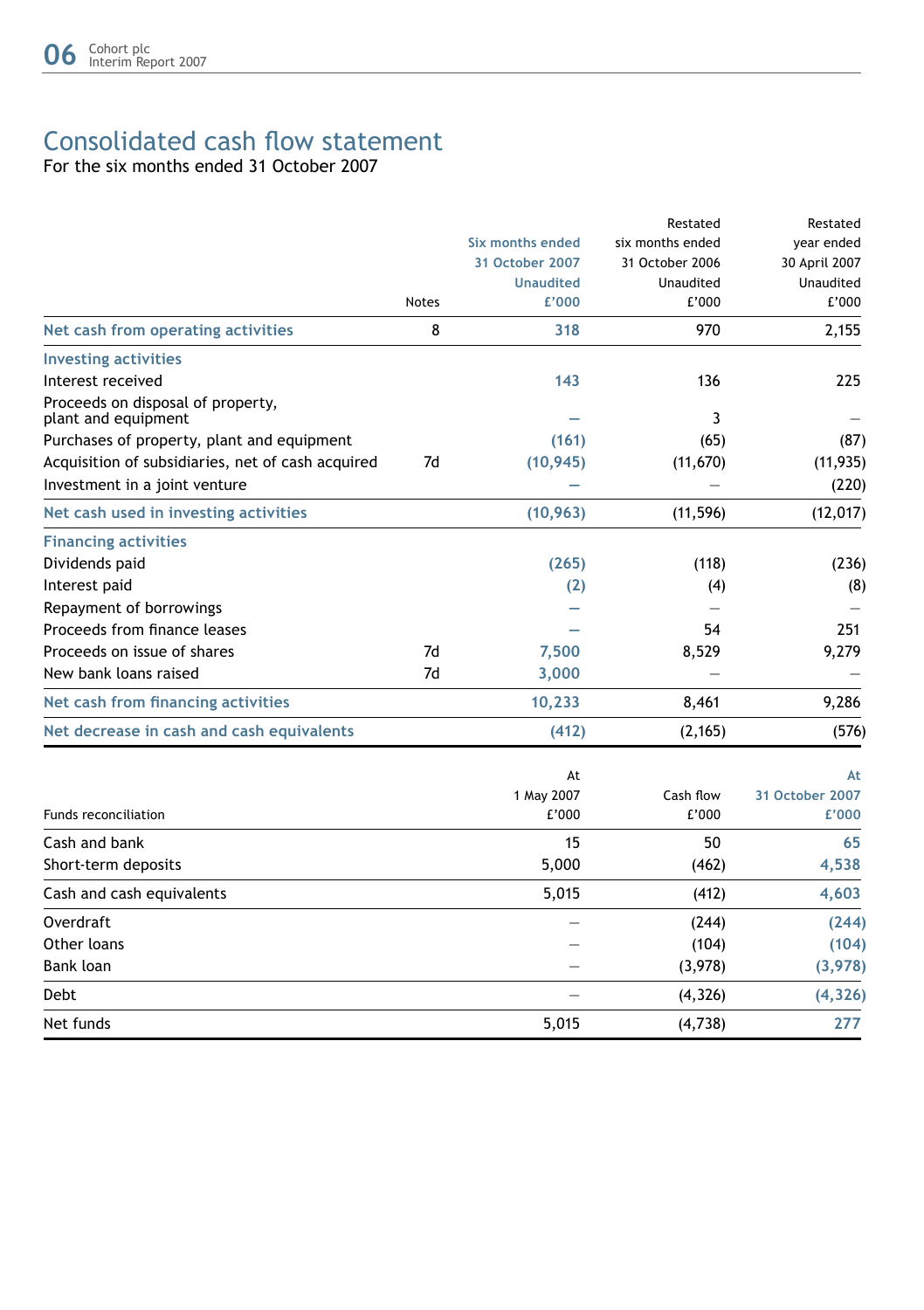## Consolidated statement of changes in equity

For the six months ended 31 October 2007

|                                             |       |                  | Restated         | Restated         |
|---------------------------------------------|-------|------------------|------------------|------------------|
|                                             |       | Six months ended | six months ended | year ended       |
|                                             |       | 31 October 2007  | 31 October 2006  | 30 April 2007    |
|                                             |       | <b>Unaudited</b> | Unaudited        | <b>Unaudited</b> |
|                                             | Notes | £'000            | £'000            | £'000            |
| At 1 May as previously stated under UK GAAP |       |                  | 8.924            | 8.924            |
| Adjustment on introduction of IFRS          |       |                  |                  |                  |
|                                             |       | 20,579           | 8,924            | 8,924            |
| Profit reported under IFRS                  | 9     | 1,046            | 628              | 2,269            |
| Equity dividends paid                       |       | (265)            | (118)            | (236)            |
| Issue of new 10p ordinary shares            |       | 16,313           | 9,906            | 9,906            |
| Costs of new share issue                    |       | (361)            | (377)            | (377)            |
| Exercise of share options                   |       |                  |                  | 22               |
| Share-based payments                        |       | 60               | 30               | 71               |
| At end of period                            |       | 37,372           | 18,993           | 20,579           |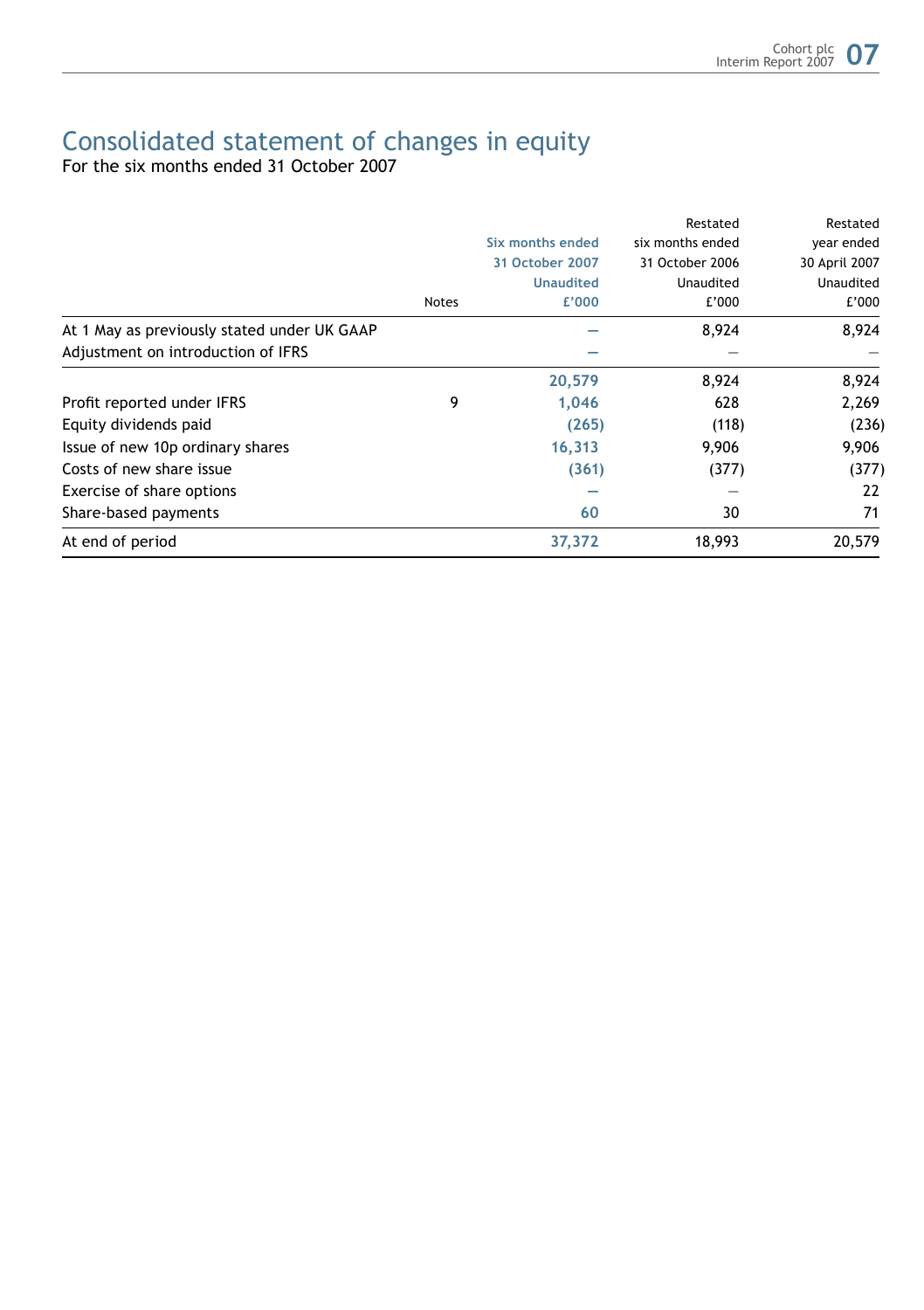## Notes to the interim report

#### **1. Basis of preparation**

The financial information contained within this interim report has been prepared using accounting policies consistent with International Financial Reporting Standards (IFRS) as adopted by the European Union and expected to apply at 30 April 2008. This interim report is condensed with respect to IFRS requirements. As permitted, this interim report has been prepared in accordance with AIM Rules for companies and not in accordance with IAS 34 'Interim Financial Reporting' and is therefore not fully compliant with IFRS.

This interim report reflects the first time adoption by the Group of IFRS and comparatives have been restated accordingly, as shown in the consolidated statement of changes in equity and notes 7a and 9.

On introducing IFRS, the resulting accounting policy changes have had no impact upon the Group's equity with the exception of goodwill amortisation (see note 7c). The impact of IFRS on the goodwill acquired was to require it to be split between other intangibles, to be written off over their respective lives (notes 7b in respect of MASS and 7d in respect of SEA) with the remaining balance of unallocated goodwill not being amortised but subject to annual impairment test. There have been a number of presentational changes, but these are not material, with the exception of the splitting of the goodwill arising on acquisition (note 7a).

The introduction of IFRS has had no impact upon the Group cash flows.

Date of transition to IFRS by the Group was 1 May 2006.

In accordance with Section 240(3) of the Companies Act 1985, the unaudited results do not constitute statutory financial statements of the Company. The six months results for both years are unaudited. The Group's auditors, Baker Tilly UK Audit LLP, have reviewed this report (see inside back cover).

The comparative figures for the year ended 30 April 2007 were derived from the statutory accounts for that year which have been delivered to the Registrar of Companies. The previous statutory accounts prepared under UK GAAP have been restated to IFRS. Those accounts received an unqualified audit report which did not include statements under Section 237(2) or (3) of the Companies Act 1985.

The interim report was approved by the Board and authorised for issue on 12 December 2007.

#### **2. Segmental analysis of revenue and adjusted operating profit**

|                                                      | Six months ended<br>31 October 2007<br><b>Unaudited</b><br>£'000 | Restated<br>six months ended<br>31 October 2006<br>Unaudited<br>£'000 | Restated<br>year ended<br>30 April 2007<br>Unaudited<br>£'000 |
|------------------------------------------------------|------------------------------------------------------------------|-----------------------------------------------------------------------|---------------------------------------------------------------|
| Revenue                                              |                                                                  |                                                                       |                                                               |
| <b>SCS</b>                                           | 12,662                                                           | 9,820                                                                 | 22,144                                                        |
| MASS (acquired 1 August 2006)                        | 8,240                                                            | 3,776                                                                 | 12,275                                                        |
|                                                      | 20,902                                                           | 13,596                                                                | 34,419                                                        |
| Adjusted operating profit                            |                                                                  |                                                                       |                                                               |
| SCS                                                  | 866                                                              | 886                                                                   | 2,208                                                         |
| MASS (acquired 1 August 2006)                        | 901                                                              | 464                                                                   | 1,308                                                         |
| Central costs                                        | (321)                                                            | (301)                                                                 | (605)                                                         |
|                                                      | 1,446                                                            | 1,049                                                                 | 2,911                                                         |
| Amortisation of goodwill and other intangible assets | (168)                                                            | (84)                                                                  | (252)                                                         |
| <b>Exceptional items</b>                             |                                                                  | 3                                                                     | 114                                                           |
| Share of results of joint ventures                   | (101)                                                            | (116)                                                                 | (242)                                                         |
| Operating profit                                     | 1,177                                                            | 852                                                                   | 2,531                                                         |

All revenue and adjusted operating profit is in respect of continuing operations.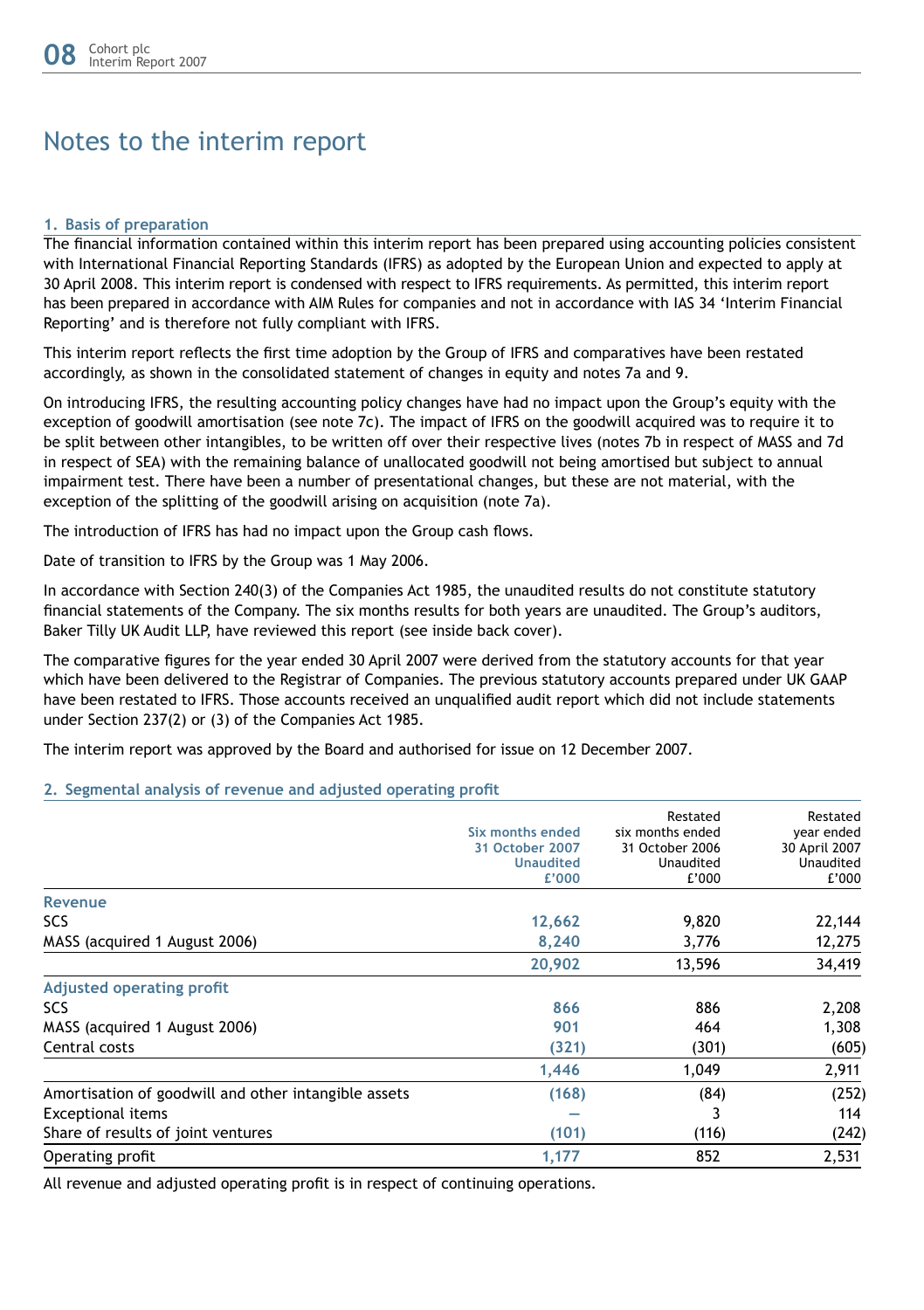#### **2. Segmental analysis of revenue and adjusted operating profit continued**

The operating profit as reported under IFRS is reconciled to the adjusted operating profit as reported above by the exclusion of exceptional items, the Group's share of joint ventures and amortisation of goodwill and other intangible assets.

The adjusted operating profit is presented in addition to the operating profit to provide the trading performance of the Group, as derived from its constituent elements on a comparable basis from period to period.

The adjusted operating profit is stated after charging £60,000 in respect of share-based payments (six months ended 31 October 2006: £30,000, year ended 30 April 2007: £71,000).

#### **3. Exceptional items**

|                                                 | Six months ended<br>31 October 2007<br><b>Unaudited</b><br>£'000 | Restated<br>six months ended<br>31 October 2006<br>Unaudited<br>£'000 | Restated<br>year ended<br>30 April 2007<br>Unaudited<br>£'000 |
|-------------------------------------------------|------------------------------------------------------------------|-----------------------------------------------------------------------|---------------------------------------------------------------|
| Write back of provision against joint ventures  |                                                                  |                                                                       | 113                                                           |
| Profit on sale of property, plant and equipment | -                                                                |                                                                       |                                                               |
|                                                 |                                                                  |                                                                       | 114                                                           |

#### **4. Tax expense**

|                   | Six months ended<br>31 October 2007<br><b>Unaudited</b><br>£'000 | Restated<br>six months ended<br>31 October 2006<br>Unaudited<br>£'000 | Restated<br>year ended<br>30 April 2007<br>Unaudited<br>£'000 |
|-------------------|------------------------------------------------------------------|-----------------------------------------------------------------------|---------------------------------------------------------------|
| Corporation tax:  |                                                                  |                                                                       |                                                               |
| Prior year        | 4                                                                |                                                                       | 33                                                            |
| Current year      | 256                                                              | 333                                                                   | 449                                                           |
|                   | 260                                                              | 333                                                                   | 482                                                           |
| Deferred taxation |                                                                  |                                                                       | (28)                                                          |
|                   | 260                                                              | 333                                                                   | 454                                                           |

The tax expense for the six months ended 31 October 2007 is based upon the anticipated charge for the full year.

#### **5. Earnings per share**

The earnings per share are calculated as follows:

|                  | Restated         | Restated<br>year ended |
|------------------|------------------|------------------------|
| Six months ended | six months ended |                        |
| 31 October 2007  | 31 October 2006  | 30 April 2007          |
| <b>Unaudited</b> | Unaudited        | Unaudited              |
| £'000            |                  | £'000                  |
|                  |                  |                        |
| 1.046            | 628              | 2,269                  |
|                  | (3)              | (114)                  |
| 168              | 84               | 252                    |
| 1.214            | 709              | 2,407                  |
| <b>Number</b>    | Number           | Number                 |
| 29,477,161       | 23,650,201       | 27,633,096             |
| 224,308          | 194,539          | 168,184                |
| 29,701,469       | 23,844,740       | 27,801,280             |
|                  |                  | £'000                  |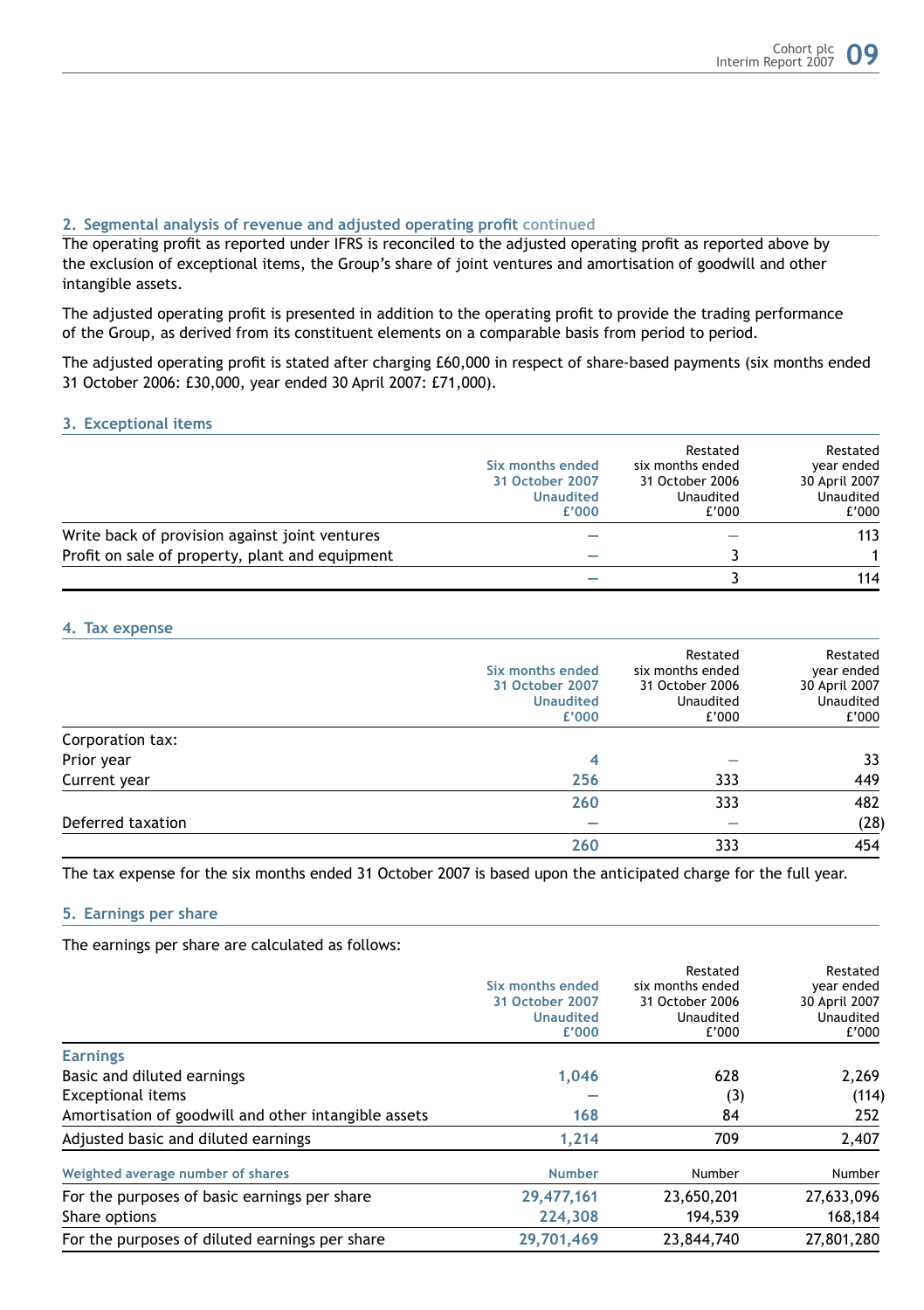## Notes to the interim report continued

#### **5. Earnings per share continued**

|                             | Six months ended<br>31 October 2007<br><b>Unaudited</b><br>Pence | Restated<br>six months ended<br>31 October 2006<br>Unaudited<br>Pence | Restated<br>year ended<br>30 April 2007<br>Unaudited<br>Pence |
|-----------------------------|------------------------------------------------------------------|-----------------------------------------------------------------------|---------------------------------------------------------------|
| Earnings per share          |                                                                  |                                                                       |                                                               |
| <b>Basic</b>                | 3.55                                                             | 2.65                                                                  | 8.21                                                          |
| Diluted                     | 3.52                                                             | 2.63                                                                  | 8.16                                                          |
| Adjusted earnings per share |                                                                  |                                                                       |                                                               |
| <b>Basic</b>                | 4.12                                                             | 2.99                                                                  | 8.71                                                          |
| Diluted                     | 4.09                                                             | 2.97                                                                  | 8.65                                                          |

#### **6. Dividends**

The interim dividend for the six months ended 31 October 2007 is 0.45p (six months ended 31 October 2006: 0.40p) per ordinary share. This dividend will be payable on 7 March 2008.

The final dividend for the year ended 30 April 2007 was 1.3p per ordinary share (£383,000).

#### **7. Goodwill and other intangible assets**

| a. Balance sheet                                           |        |                    |                  |
|------------------------------------------------------------|--------|--------------------|------------------|
|                                                            |        | At 31 October 2006 | At 30 April 2007 |
|                                                            |        | Unaudited          | Unaudited        |
| Net book value                                             |        | £'000              | £'000            |
| At 1 May as previously stated under UK GAAP                |        | 13,562             | 13,207           |
| Adjustment to acquired intangibles on introduction of IFRS |        | 76                 | 263              |
| At 1 May as restated under IFRS                            |        | 13,638             | 13,470           |
|                                                            | MASS   | <b>SEA</b>         | Total            |
| Net book value                                             | £'000  | £'000              | £'000            |
| At 1 May 2007 as restated under IFRS                       | 13,470 |                    | 13,470           |
| Addition                                                   |        | 19,156             | 19,156           |
| Amortisation of goodwill and other intangible              |        |                    |                  |
| assets for the six months ended 31 October 2007            | (168)  |                    | (168)            |
| At 31 October 2007                                         | 13,302 | 19,156             | 32,458           |
| Analysed as follows:                                       |        |                    |                  |
| Goodwill                                                   | 12,162 | 17,996             | 30,158           |
| Other intangible assets                                    | 1,140  | 1,160              | 2,300            |
|                                                            | 13,302 | 19,156             | 32,458           |

#### b. Goodwill on acquisition of MASS (acquired 1 August 2006)

|                                                        | £'000  |
|--------------------------------------------------------|--------|
| Goodwill on acquisition under UK GAAP                  | 13.722 |
| Under IFRS:                                            |        |
| Intangible asset in respect of acquired contracts      | 1.060  |
| Intangible asset in respect of contracts to be secured | 500    |
| Goodwill on acquisition                                | 12.162 |
|                                                        | 13.722 |

The intangible asset in respect of acquired contracts is to be amortised over four years, the life of the contracts' earnings. The intangible asset in respect of contracts to be secured is to be written off over seven years and is in respect of certain overseas contracts for which further consideration would be payable if secured in accordance with the terms of the acquisition of MASS.

In accordance with IFRS the goodwill is not amortised but tested annually for impairment.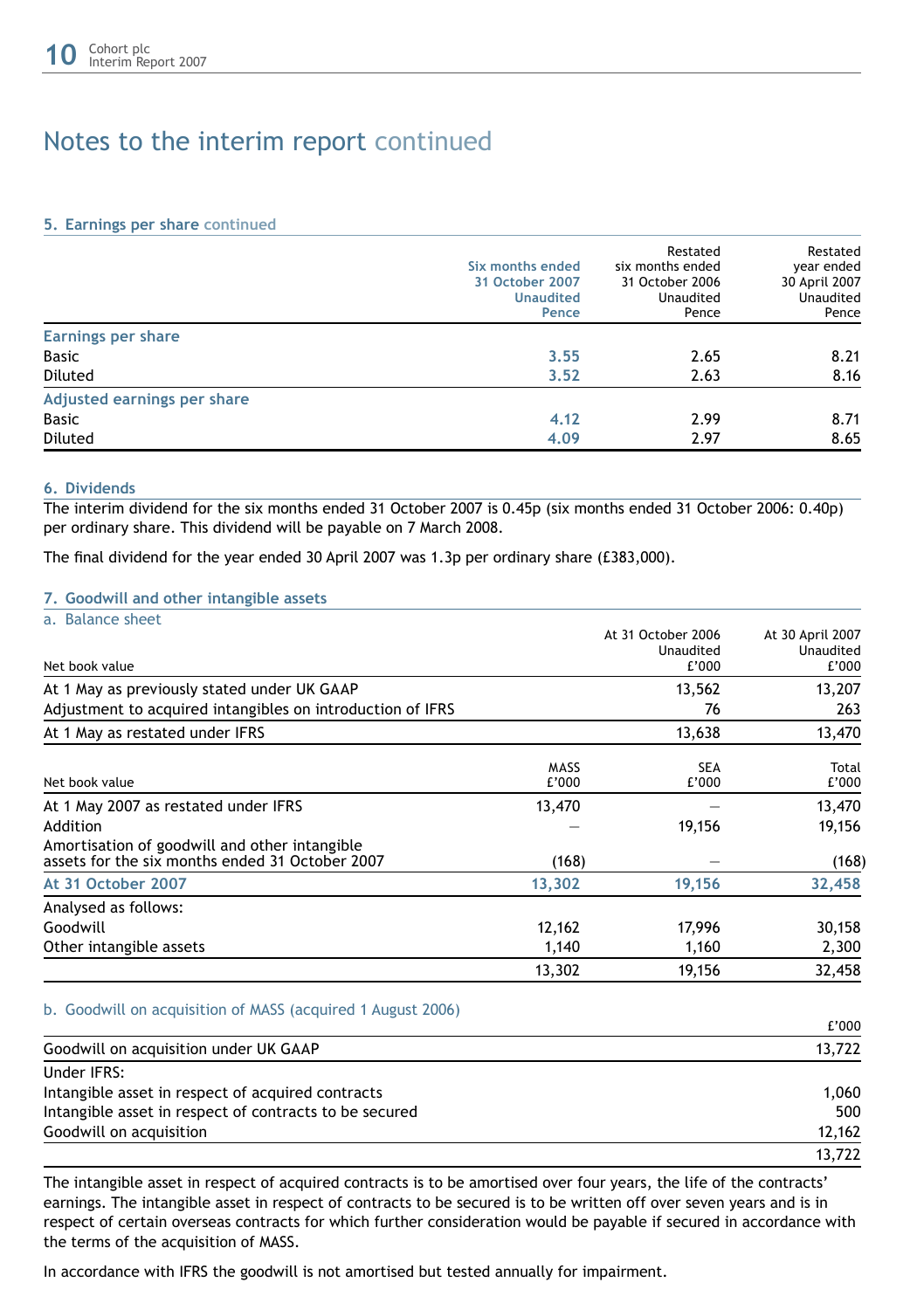#### **7. Goodwill and other intangible assets continued**

| c. Amortisation of goodwill and other intangible assets       |                                     |                             |
|---------------------------------------------------------------|-------------------------------------|-----------------------------|
|                                                               | Six months ended<br>31 October 2006 | Year ended<br>30 April 2007 |
|                                                               | Unaudited<br>£'000                  | Unaudited<br>£'000          |
| Amortisation for the period previously reported under UK GAAP | 171                                 | 515                         |
| Adjustment to amortisation on introduction of IFRS            | (87)                                | (263)                       |
| Amortisation of goodwill and other intangible assets          | 84                                  | 252                         |

#### d. Acquisition of SEA

On 7 November 2007, the Group completed the acquisition of 100% of the issued share capital of SEA for initial consideration of £20.7m with further performance related deferred consideration of up to £4.7m, payable in cash. SEA is the parent company of Systems Engineering and Assessment Limited, an independent systems engineering and software company.

The transaction has been accounted for as at 31 October 2007 by the purchase method of accounting.

|                                                                                       | Book value<br>£'000 | Fair value<br>£'000 |
|---------------------------------------------------------------------------------------|---------------------|---------------------|
| Net assets acquired:                                                                  |                     |                     |
| Intangible assets                                                                     | 15                  |                     |
| Property, plant and equipment                                                         | 3,243               | 4,553               |
| Inventories                                                                           | 1,677               | 1,501               |
| Trade and other receivables                                                           | 4,319               | 4,177               |
| Cash and cash equivalents                                                             | 1,203               | 1,203               |
| Trade and other payables                                                              | (1,944)             | (2,758)             |
| Deferred tax                                                                          | (32)                | (32)                |
| Current tax liabilities                                                               | (292)               | (292)               |
| <b>Bank loans</b>                                                                     | (1,082)             | (1,082)             |
| Provisions                                                                            |                     | (160)               |
|                                                                                       | 7,107               | 7,110               |
| Other intangible assets                                                               |                     | 1,160               |
| Goodwill                                                                              |                     | 17,996              |
| <b>Total consideration</b>                                                            |                     | 26,266              |
| Total consideration includes estimated costs of acquisition of £0.9m<br>Satisfied by: |                     |                     |
| Cash                                                                                  |                     | 12,148              |
| 5,875,331 ordinary shares issued to vendors at £1.50 per share                        |                     | 8,813               |
| Trade and other payables                                                              |                     | 633                 |
| Provision for deferred consideration                                                  |                     | 4,672               |
|                                                                                       |                     | 26,266              |
| Net funds outflow arising on acquisition                                              |                     |                     |
| Cash consideration                                                                    |                     | (12, 148)           |
| Cash and cash equivalents acquired                                                    |                     | 1,203               |
| Net cash flow                                                                         |                     | (10, 945)           |
| Bank loans acquired                                                                   |                     | (1,082)             |
| Net funds flow                                                                        |                     | (12, 027)           |

As part of the acquisition, the Group drew down £3.0m from its acquisition facility with the Royal Bank of Scotland and raised £6.0m via a vendor placing net of £361,000 of placing costs, which were charged to the Share Premium Account. A further £1.5m was raised under the Venture Capital Trust Scheme.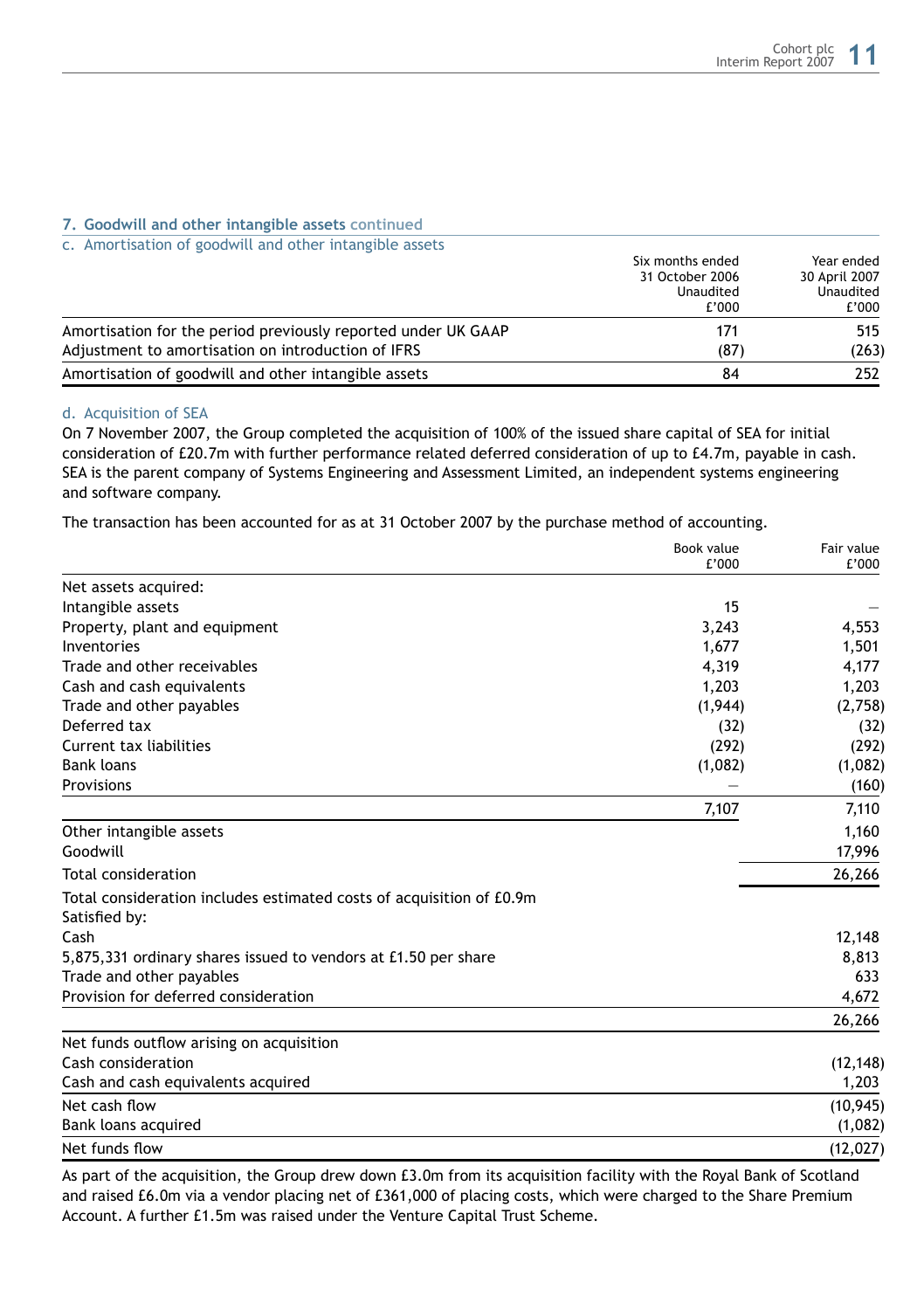# Notes to the interim report continued

#### **7. Goodwill and other intangible assets continued**

#### d. Acquisition of SEA continued

The deferred consideration, if payable, will be settled in July 2008.

The total acquired goodwill and other intangible assets is an estimate since the fair values are still subject to final review.

The estimated goodwill arising on the acquisition of SEA is attributable to the anticipated profitability of SEA in the future and expected market and customer facing synergies that arise from the combination with the remainder of the Cohort Group. In accordance with IFRS this goodwill will not be amortised but is subject to an annual impairment test. The other intangible asset is in respect of the future profitability of the acquired order book of SEA and will be amortised over the period in which the acquired contracts profitability arises, a period of four years.

#### **8. Net cash from operating activities**

|                                                          | Six months ended<br>31 October 2007<br><b>Unaudited</b><br>£'000 | Restated<br>six months ended<br>31 October 2006<br>Unaudited<br>£'000 | Restated<br>year ended<br>30 April 2007<br>Unaudited<br>£'000 |
|----------------------------------------------------------|------------------------------------------------------------------|-----------------------------------------------------------------------|---------------------------------------------------------------|
| Profit for the period                                    | 1,046                                                            | 628                                                                   | 2,269                                                         |
| Adjustments for:                                         |                                                                  |                                                                       |                                                               |
| Share of loss of joint ventures                          | 101                                                              | 116                                                                   | 242                                                           |
| Tax expense                                              | 260                                                              | 333                                                                   | 454                                                           |
| Depreciation of property, plant and equipment            | 93                                                               | 78                                                                    | 187                                                           |
| Amortisation of goodwill and other intangible assets     | 168                                                              | 84                                                                    | 252                                                           |
| <b>Exceptional items</b>                                 |                                                                  | (3)                                                                   | (114)                                                         |
| Finance revenue (net of finance costs)                   | (129)                                                            | (109)                                                                 | (192)                                                         |
| Share-based payment                                      | 60                                                               | 30                                                                    | 71                                                            |
| Increase/(decrease) in provisions                        | 64                                                               |                                                                       |                                                               |
| Operating cash flows before movements in working capital | 1,663                                                            | 1,157                                                                 | 3,169                                                         |
| (Increase)/decrease in inventories                       | (1,400)                                                          | 61                                                                    | (267)                                                         |
| Decrease/(increase) in receivables                       | 33                                                               | (329)                                                                 | (1, 180)                                                      |
| Increase in payables                                     | 363                                                              | 81                                                                    | 1,220                                                         |
|                                                          | (1,004)                                                          | (187)                                                                 | (227)                                                         |
| Cash generated by operations                             | 659                                                              | 970                                                                   | 2,942                                                         |
| Tax                                                      | (341)                                                            |                                                                       | (787)                                                         |
| Net cash flow generated from operating activities        | 318                                                              | 970                                                                   | 2,155                                                         |

#### **9. Profit reported under IFRS**

|                                                                                                         | Six months ended<br>31 October 2006<br><b>Unaudited</b><br>£'000 | Year ended<br>30 April 2007<br>Unaudited<br>£'000 |
|---------------------------------------------------------------------------------------------------------|------------------------------------------------------------------|---------------------------------------------------|
| The profit for the period reported under IFRS is reconciled as follows:                                 |                                                                  |                                                   |
| As previously stated under UK GAAP                                                                      | 541                                                              | 2.006                                             |
| Adjustment to amortisation of goodwill and other<br>intangible assets on introduction of IFRS (note 7c) | 87                                                               | 263                                               |
| Profit for the period as reported under IFRS                                                            | 628                                                              | 2,269                                             |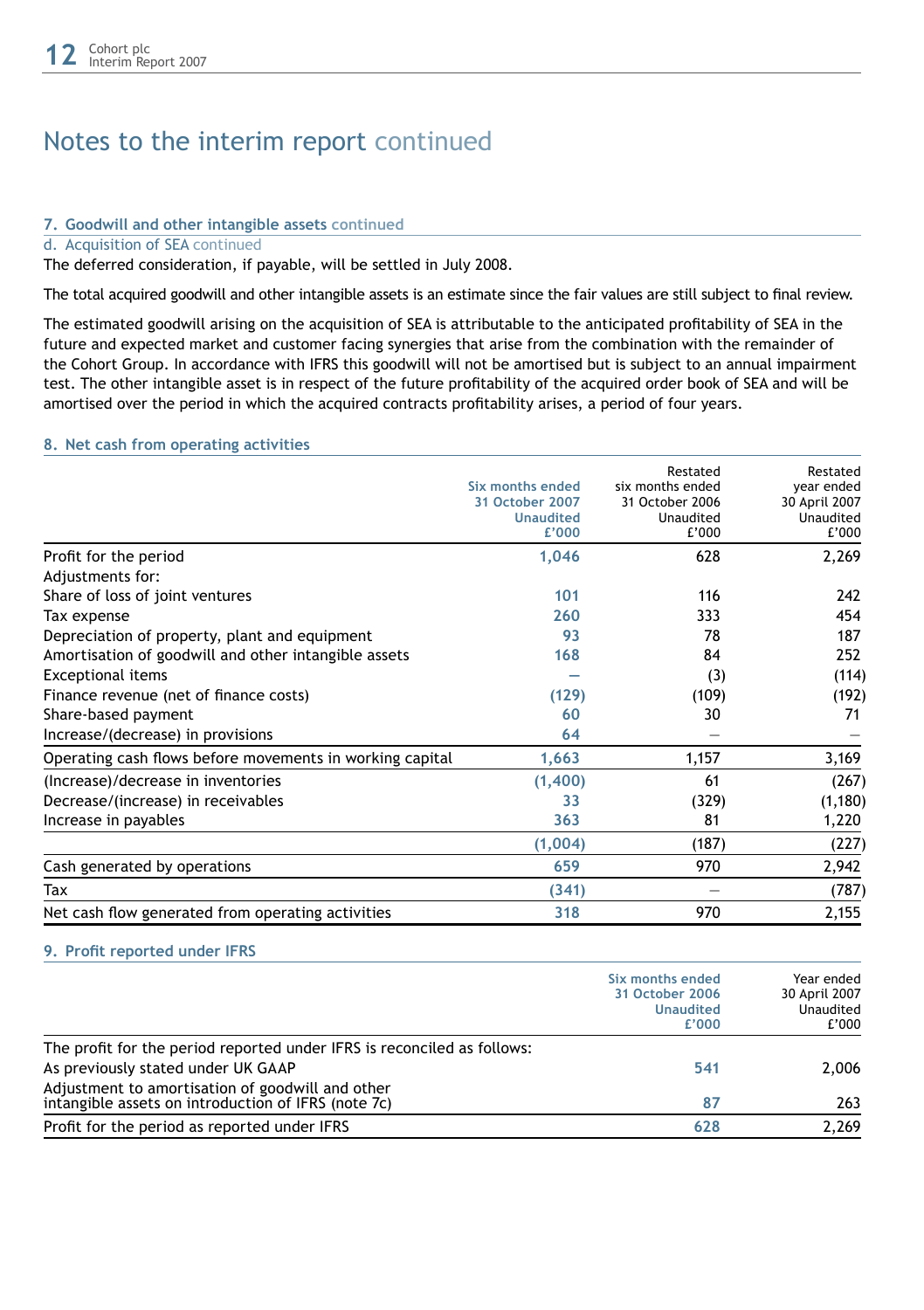# Independent review report to Cohort plc

#### **Introduction**

We have been engaged by the Company to review the condensed set of financial statements in the half-yearly financial report for the six months ended 31 October 2007 which comprises the consolidated income statement, consolidated balance sheet, consolidated cash flow statement, consolidated statement of changes in equity and the related explanatory notes on pages 8 to 12. We have read the other information contained in the half-yearly financial report and considered whether it contains any apparent misstatements or material inconsistencies with the information in the condensed set of financial statements.

This report, including the conclusion, has been prepared for and only for the Company for the purpose of meeting the requirements of the AIM Rules for Companies and for no other purpose. We do not, therefore, in producing this report, accept or assume responsibility for any other purpose or to any other person to whom this report is shown or into whose hands it may come save where expressly agreed by our prior consent in writing.

#### **Directors' responsibilities**

The half-yearly financial report, is the responsibility of, and has been approved by the directors. The directors are responsible for preparing and presenting the half-yearly financial report in accordance with the AIM Rules for Companies.

As disclosed in note 1, the annual financial statements of the Group are prepared in accordance with International Financial Reporting Standards and International Financial Reporting Interpretations Committee (IFRIC) pronouncements as adopted by the European Union. The condensed set of financial statements included in this half-yearly financial report has been prepared in accordance with the measurement and recognition criteria of International Financial Reporting Standards and International Financial Reporting Interpretations Committee (IFRIC) pronouncements, as adopted by the European Union.

#### **Our responsibility**

Our responsibility is to express to the Company a conclusion on the condensed set of financial statements in the half-yearly financial report based on our review.

#### **Scope of review**

We conducted our review in accordance with International Standard on Review Engagements (UK and Ireland) 2410, 'Review of Interim Financial Information Performed by the Independent Auditor of the Entity' issued by the Auditing Practices Board for use in the United Kingdom. A review of interim financial information consists of making enquiries, primarily of persons responsible for financial and accounting matters, and applying analytical and other review procedures. A review is substantially less in scope than an audit conducted in accordance with International Standards on Auditing (UK and Ireland) and consequently does not enable us to obtain assurance that we would become aware of all significant matters that might be identified in an audit. Accordingly, we do not express an audit opinion.

#### **Conclusion**

Based on our review, nothing has come to our attention that causes us to believe that the condensed set of financial statements in the half-yearly financial report for the six months ended 31 October 2007 is not prepared, in all material respects, in accordance with the measurement and recognition criteria of International Financial Reporting Standards and International Financial Reporting Interpretations Committee (IFRIC) pronouncements as adopted by the European Union, and the AIM Rules for Companies.

#### **Baker Tilly UK Audit LLP**

Chartered Accountants 12 Gleneagles Court Brighton Road, Crawley West Sussex RH11 9BX 12 December 2007